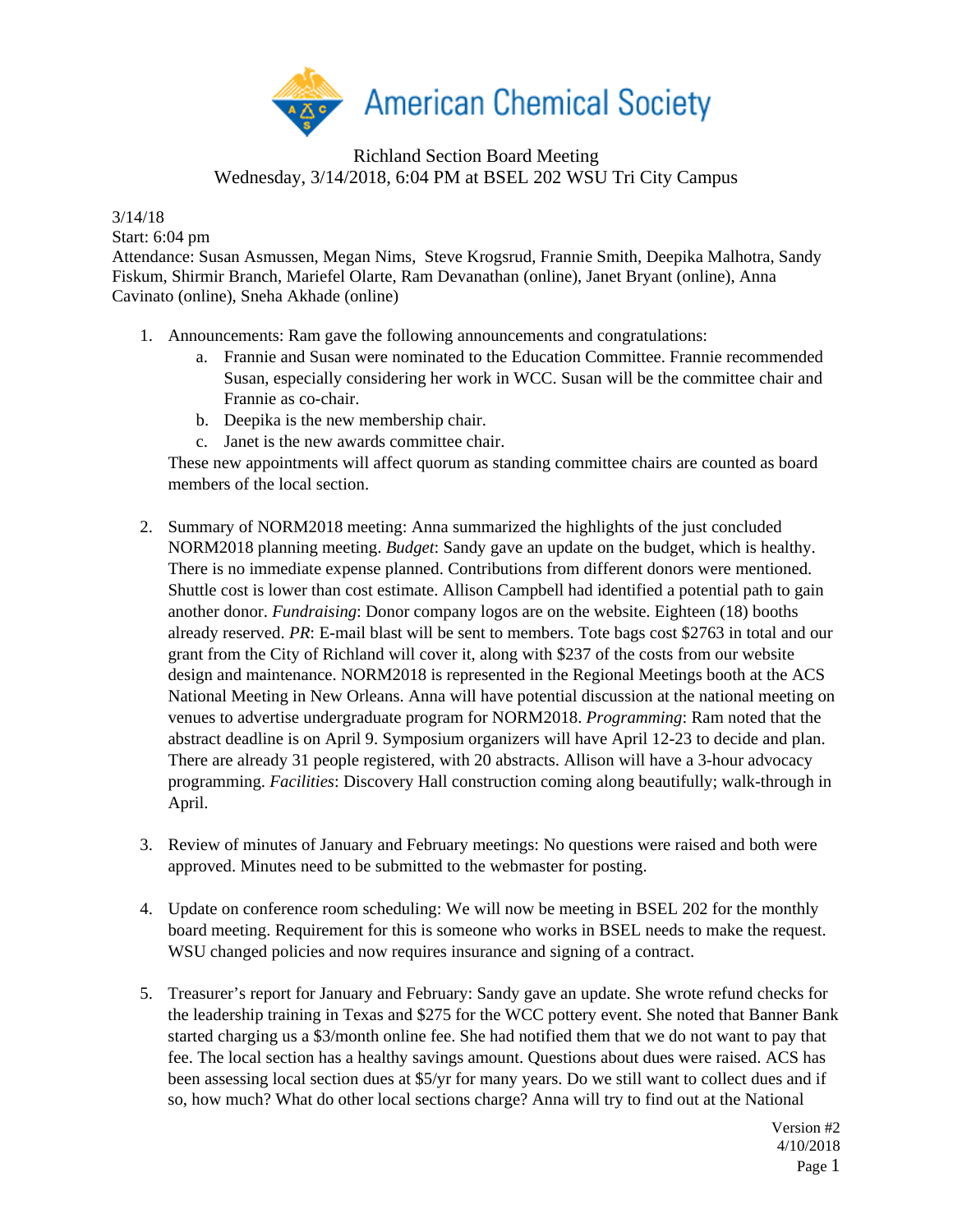

Richland Section Board Meeting

Wednesday, 3/14/2018, 6:04 PM at BSEL 202 WSU Tri City Campus Meeting. Steve commented that it is valuable to know if \$5/year is the average. Janet commented that though PNNL paid her ACS membership dues last year, the voluntary fee was not included. Ram asked about a deadline to get info about voluntary dues. Anna will get the info.

- 6. WCC Bylaws: Discussion will be done after the NORM2018. Sandy and Janet are discussing great ideas. Janet mentioned an updated, streamlined process from Constitution and Bylaws Committee (C&B). There is a template with questions that then C&B uses to produce a draft for action. It was noted that Janet chairs the Bylaws Committee but it is not a standing committee. There is a debate on the pros and cons of making this a standing, regularly-appointed committee as this decision will affect the quorum. Note that changing bylaws is not done regularly. Proposed timeframe to update WCC bylaws is around July and August. It is noted that changes to committee positions may be done to improve quorum.
- 7. Proposal for Government Affairs Committee: Kristin made this proposal to engage elected officials.
- 8. Annual Report and Chem Luminary Update: Ram noted that Anna and Janet did a terrific job on the annual report. The submitted Chem Luminary nominations were also excellent. Janet noted that Anna did a great job in documenting the activities and we can use the documents she produced as a standard template. Megan and the WCC team were noted to be proactive in documenting events. They forwarded a well-written report. Including pictures of the event will improve the documentation. Janet reminded the group that pictures of people inside a lab should show them wearing goggles. Susan and Megan can work together on documenting the activities associated with educating K-12 girls. Steve asked whether the report can be posted on the website since the annual report summarizes all the activities of the local section. He will work with Matt on this.
- 9. Mid-Columbia Science Fair Update: Ram noted that Dave did a great job of gathering the ACS judges as well as in organizing the judging for the local section awards. The group was able to quickly identify winners. The \$325 support from our section went towards support for the large number of awards presented at the Fair. Our section also supported coffee for the ACS judges as well as the two \$50 prizes for middle school (grades 6-8) and high school (grades 9-11) Chemistry posters. Recipients were Shreya Mehta (middle school) and Brian Fang (high school). The lower number of participants was noted. Previously, about 350 students participated. This year, there were only about 185-190 posters. This year, the search was extended to posters beyond chemistry, such as healthcare and environment. The award ceremony was held on Saturday, 3/10/18, at Richland High School. Photographs are available for the newsletter.
- 10. Ram opened the floor for new activities. Celebration of Science by Three River Science is looking for both volunteers in general and those who can staff booths. Steve said that he can draft an e-mail containing the information on time and date, which Anna can send out to the group. The event will be held at the John Dam Plaza. Other potential activities include: (a) Congratulatory party after NORM2018 suggested by Sandy, like a wine tour, (b) Summer Picnic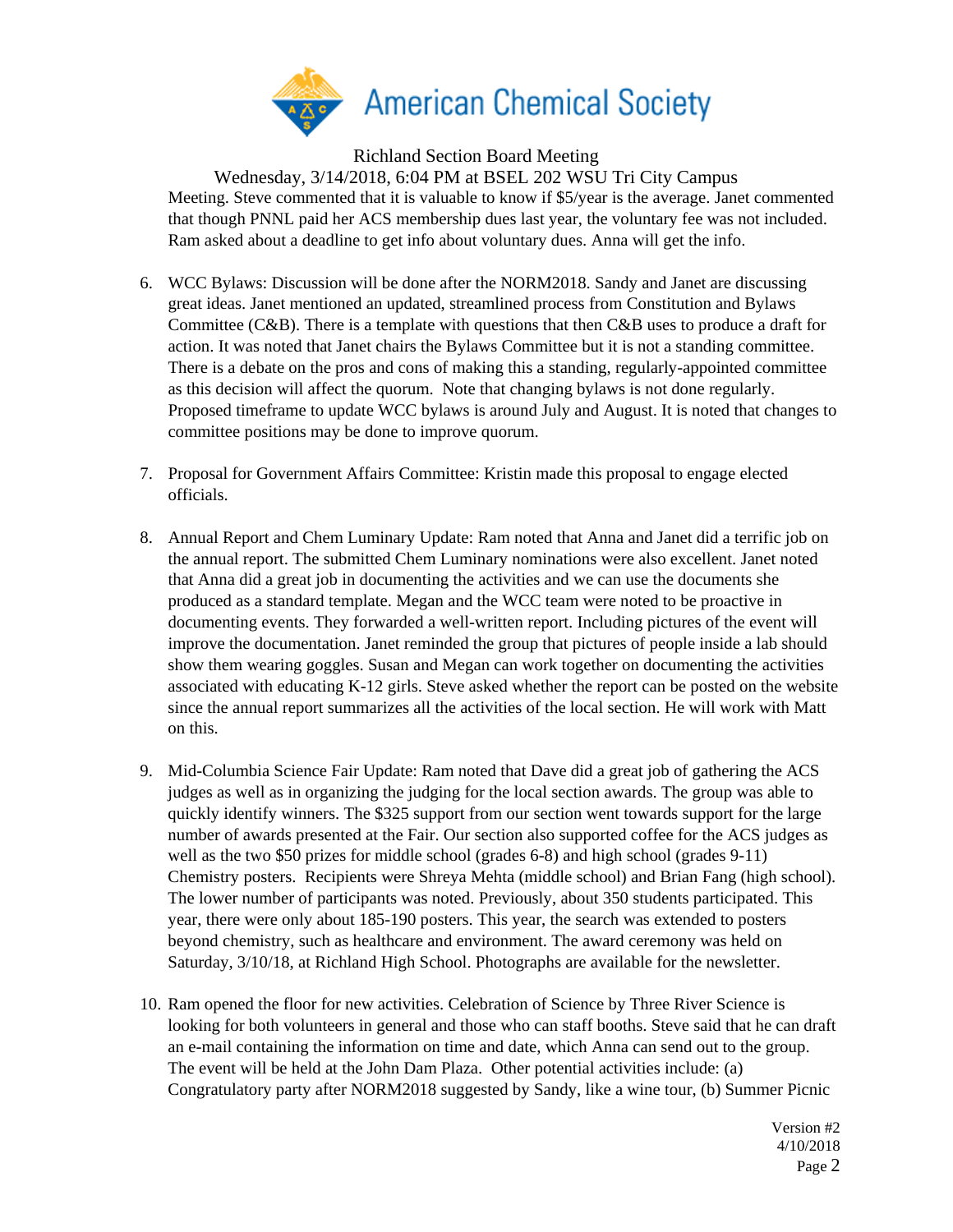

Richland Section Board Meeting

Wednesday, 3/14/2018, 6:04 PM at BSEL 202 WSU Tri City Campus mentioned by Steve, (c) Science Café at the Richland Public Library – Ram mentioned that site contractors can give interesting talks. For example, forensic scientist Sonia Peterson talked about drug epidemic and elephant tranquilizers. Terrific talks can be brought to the public. (d) Chemist Career Day suggestion by Shirmir. Create a series of speakers with professors and chemists in other industries that can give talks and/or lead interactive activities. A terrific idea given was the career development for women, starting from high schools in the Tri-Cities area. Speakers can be site contractors, DOE, PNNL and WSU personnel. This can be a venue to identify opportunities such as giving information on what courses are needed to be taken, what scholarships are available, etc. (e) Activity to attract school-age students to go into STEM suggestion by Frannie. We can partner with existing events such as STEM and EYH. The WCC committee chair on education may consider this. (f) Coordination with Washington State. The state announced that it has a lot of STEM jobs with a little eligible workforce. There is a need to engage people who are not originally oriented towards the sciences.

- 11. Earth Day: Sneha and Frannie gave the update. Order for merchandise that can be used for multiple events was already placed. The order consists of 4 boxes of brochures (Celebrating Chemistry in 2018) – 2 in English, 2 in Spanish. Other paraphernalia such as stickers, tattoos, pencils and moles were also ordered and has a flat rate shipping fee of \$15. We should have enough for the next activities. We are coordinating with Shelby Kadinger for the April  $26<sup>th</sup>$  event of Bring Your Kid to Work at PNNL. The question of whether the section will have a booth was answered with that we will. This will only be from  $1:30 - 2:30$  pm. Typically, around 600-800 students, between the age of 9 – 15 years old, participate. Brochures from Earth Day will be used.
- 12. Others: Local events in Richland: (a) Identify good local speakers. (b) Organize events geared towards breweries and wineries. (c) Consider local hikes. (d) Frannie suggested events related to water. (e) Shirmir gave a more detailed update about the orientation given by the Three Rivers for the Celebration of Science. We will submit a booth request and we are seeking volunteers. The booth will be 10' x 10' with materials, and display paraphernalia for experiments. The event will be on April 21, from 11:00 am – 3:00 pm, with 10:00 am as booth set-up. (f) Events to encourage participation of young people in Science such as work with schools to have a day fair. We can have demos and can make this event in conjunction with promoting math. Susan was previously involved with a group of 6-8 scientists who presented to high school and middle school kids. She will check whether demos are available. We can also ask for ideas from the members through the newsletter. Janet noted that after NORM2018, we can jumpstart new activities.

Meeting was adjourned at 6:54 pm